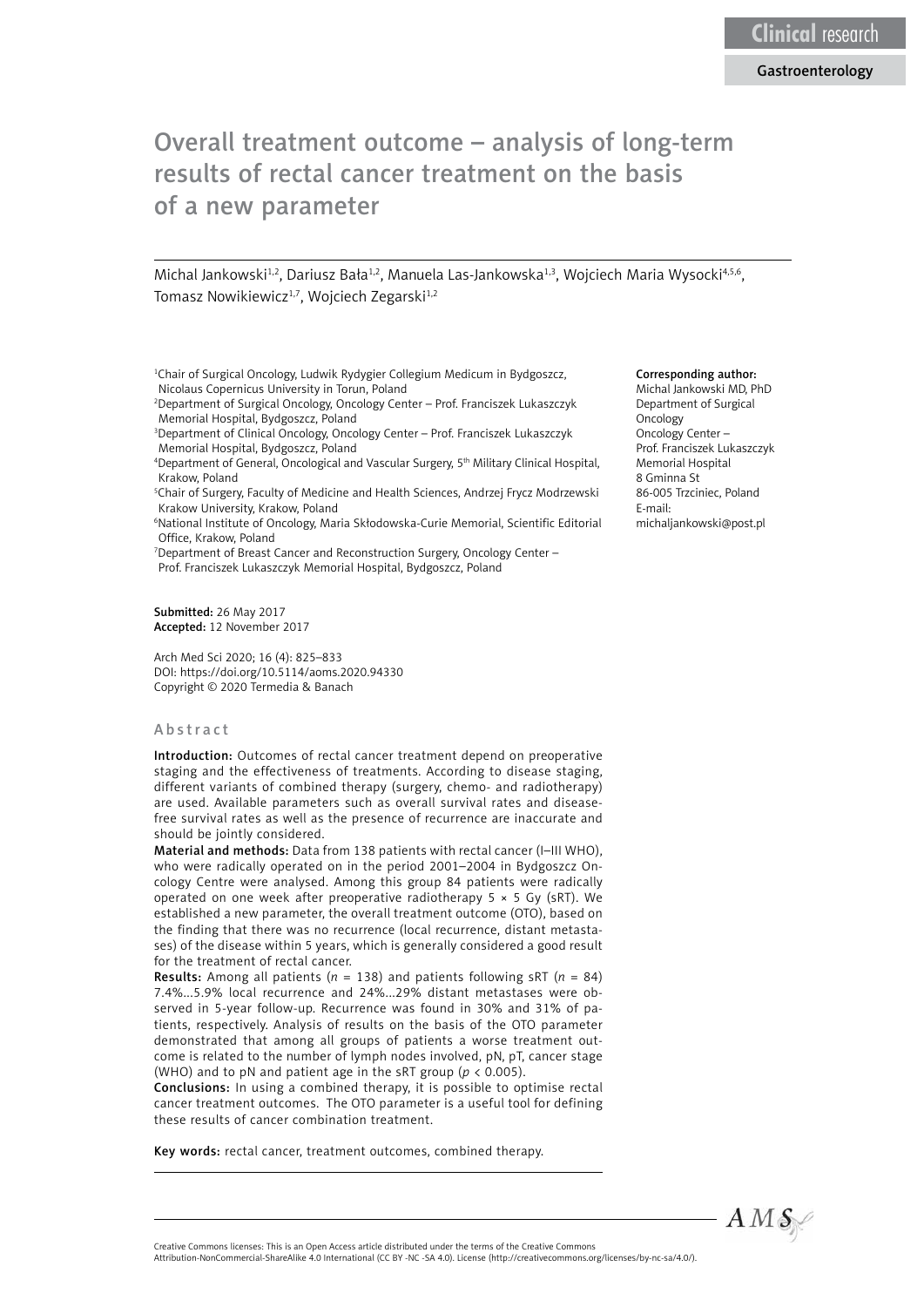#### Introduction

Rectal cancer has one of the highest dynamic rates of increase of malignant neoplasm incidence. Although in the last 30 years there has been an improvement in 5-year survival rates by around 30%, still around 40% of patients do not survive this period of time [1–3]. Patient prognosis deteriorates with cancer staging. Relative 5-year survival in patients with locoregional disease (circa 37% of patients) and dissemination (c. 20%) amounts to c. 70% and 12% [1–5], respectively. Effective rectal cancer treatment is a combination of treatments and based on the use of radiotherapy, chemotherapy and state-of-the-art surgical techniques.

 The assessment and comparison of treatment results is a basic problem which all researchers face in attempting to define the patients' chances of survival. Available parameters such as overall survival (OS) and disease-free survival (DFS), as well as the presence of recurrence, are inaccurate and should be jointly considered. This is a problem specifically affecting cancer patients as the severity and number of complications in cancer treatment can significantly influence the treatment outcome. In cancer patients, the most desirable treatment outcome is long-term DFS. In this paper we present a new parameter, with the help of which we analysed the results of radical rectal cancer treatment.

#### Material and methods

#### The study group

Data from 138 patients with rectal cancer (WHO classification: TNM stage I–III) were used; these patients underwent radical surgical procedures at Bydgoszcz Oncology Centre between 2001 and 2004. Seven individual surgeons were involved and preparations were evaluated by five individual pathologists. All patients underwent



Figure 1. Radiotherapy performed in the study group (*n* = 138)

surgery using the total mesorectal excision (TME) technique. In the majority of cases, radiotherapy was also performed (Figure 1).

In this group, 84 patients underwent a short course of  $5 \times 5$  Gy preoperative radiotherapy (sRT). This type of radiotherapy was used in cases with resectable tumours identified in preoperative examinations. All patients received outpatient follow-up examinations at Bydgoszcz Oncology Centre. Patients' follow-ups lasted at least 5 years; patient profiles are presented in Table I.

## Overall survival and disease-free survival

Overall survival and DFS rates were determined for all patients. At 60 months following surgery, 64% and 65% of patients respectively were subject to follow-up monitoring (Table II).

#### Overall treatment outcome

No disease recurrence within 5 years is generally considered a successful result in the treatment of colorectal cancer. Patient outcomes can therefore be assessed depending on the presence or absence of symptoms measured on a dichotomous scale (0 – parameter has not occurred, 1 – parameter has occurred):

- recurrence  $(0 no, 1 yes)$ ,
- $\bullet$  the presence of metachronous metastases (0 no,  $1 - \text{ves}$ ),
- OS less than 5 years  $(0 no, 1 yes)$ ,
- DFS less than 5 years  $(0 no, 1 yes)$ .

Optimum patient outcome would be the nonoccurrence of the aforementioned symptoms (all values are zero), whereas the worst patient outcome would be the occurrence of all of the above symptoms (value = 4). In order to assess each patient's treatment effectiveness, a standard mathematical formula can be devised:

$$
OWL = \frac{\sum_{i=1}^{4} oc_i}{4}
$$

where  $oc<sub>i</sub>$  is a dichotomous assessment of an individual's symptoms occurrence. On the basis of the above formula, a new parameter was established: overall treatment outcomes (OTO) lower case can now be measured in values such as 0, 0.25, 0.5, 0.75, and 1. A good outcome therefore (OTO) is 0, with values ranging from 0.25 to 1.0 considered as bad results. Based on data assessed in our study, relevant values for OTO were ascribed to all patients.

In analysing patient groups and assessing the usefulness of OTO, the following statistical methods were applied:

• Kaplan-Meier survival curves,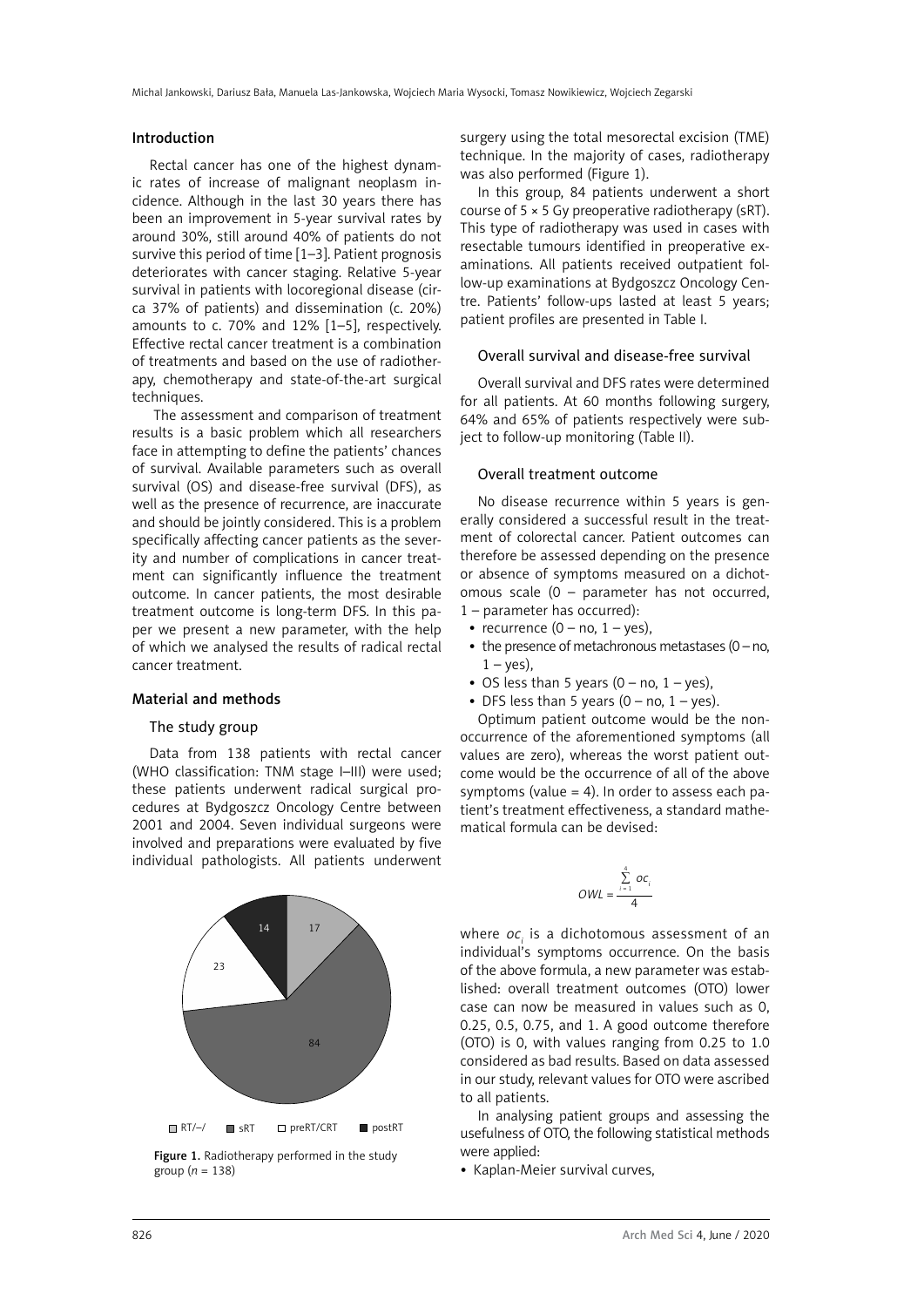Table I. Patient data ( $n = 138$ ) including patients who underwent short course 5 × 5 Gy preoperative radiotherapy  $(n = 84)$ 

| Variables                                                          | All patient ( $n = 138$ ) | Patients who underwent short<br>course $5 \times 5$ Gy preoperative<br>radiotherapy ( $n = 84$ ) |
|--------------------------------------------------------------------|---------------------------|--------------------------------------------------------------------------------------------------|
| Gender, n (%):                                                     |                           |                                                                                                  |
| Female                                                             | 64 (46)                   | 36(43)                                                                                           |
| Male                                                               | 74 (54)                   | 48 (57)                                                                                          |
| Age at surgery [years], median (range)                             | 62.35 (35-86)             | 63.1 (35-86)                                                                                     |
| Place of residence, $n$ (%):                                       |                           |                                                                                                  |
| Rural                                                              | 46 (33)                   | 30 (36)                                                                                          |
| Urban                                                              | 92(67)                    | 54 (64)                                                                                          |
| Total hospital stay [days], median (range)                         | $16.8(4-56)$              | $17.1(9-56)$                                                                                     |
| Post-operative hospital stay [days], median (range)                | $12.5(5-55)$              | $13.5(6-55)$                                                                                     |
| Type of surgical procedure, $n$ (%):                               |                           |                                                                                                  |
| AR                                                                 | 72 (52)                   | 34 (40)                                                                                          |
| <b>APR</b>                                                         | 62 (45)                   | 46 (55)                                                                                          |
| <b>HR</b>                                                          | 4(3)                      | 4(5)                                                                                             |
| Operation time [min], median (range):                              |                           |                                                                                                  |
| AR                                                                 | 150 (90-295)              | 150 (90-295)                                                                                     |
| <b>APR</b>                                                         | 195 (115 - 250)           | 190 (115-250)                                                                                    |
| <b>HR</b>                                                          | 240 (125-480)             | 240 (125-480)                                                                                    |
| In total                                                           | 170 (90-480)              | 175 (100-480)                                                                                    |
| Location of the tumour, relative to the peritoneal pouch, $n$ (%): |                           |                                                                                                  |
| Above                                                              | 37(27)                    | 19 (23)                                                                                          |
| Below                                                              | 80(58)                    | 52 (62)                                                                                          |
| Not stated                                                         | 21(15)                    | 13 (15)                                                                                          |
| Distance from the pectinate line [cm], median (range)              | $6.4(1-15)$               | $5.7(1-15)$                                                                                      |
| Number of lymph nodes found, median (range)                        | $11.1(1-29)$              | $11.3(2-29)$                                                                                     |
| Cancer stages (pTNM 2000), $n$ (%):                                |                           |                                                                                                  |
| $\mathbf{I}$                                                       | 36(26)                    | 19 (22)                                                                                          |
| $\mathbf H$                                                        | 29(21)                    | 18 (22)                                                                                          |
| $\ensuremath{\mathsf{III}}\xspace$                                 | 73 (53)                   | 47 (56)                                                                                          |
| Perioperative complications (30 days), $n$ (%)                     | 38 (27)                   | 21(25)                                                                                           |
| Re-operation, n (%)                                                | 11(8)                     | 7(8.3)                                                                                           |
| Anastomotic dehiscence requiring re-operation, $n$ (%)             | 4(5.5)                    | 2(5.8)                                                                                           |
| Post-operative chemotherapy, n (%)                                 | 62 (45)                   | 49 (58)                                                                                          |
| Perioperative deaths - 30 days, $n$ (%)                            | 2(1.4)                    | 1(1.2)                                                                                           |

*AR – anterior resection, APR – abdominoperineal resection, HR – Hartmann resection.*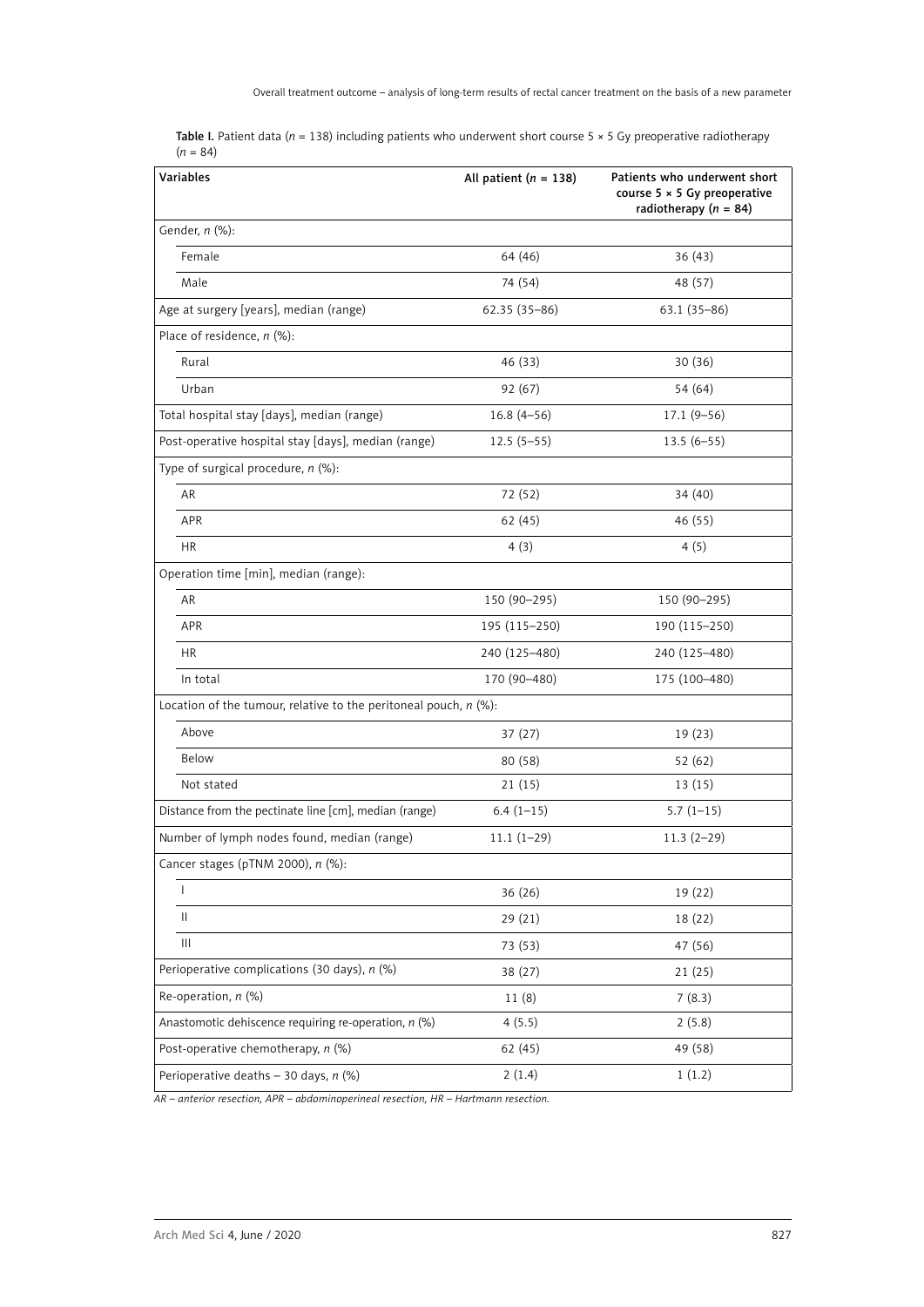Michal Jankowski, Dariusz Bała, Manuela Las-Jankowska, Wojciech Maria Wysocki, Tomasz Nowikiewicz, Wojciech Zegarski

| Parameter                                          | All patient<br>$(n = 138)$ | Patients who underwent short course $5 \times 5$ Gy<br>preoperative radiotherapy ( $n = 84$ ) |
|----------------------------------------------------|----------------------------|-----------------------------------------------------------------------------------------------|
| Local recurrence (LR)                              | 13 (9.4%)                  | $5(5.9\%)$                                                                                    |
| Distant metastases (DM)                            | 35 (25%)                   | 25 (29%)                                                                                      |
| Neoplastic process recurrence (LR, $LR + DM$ , DM) | 42 (30%)                   | 26 (31%)                                                                                      |
| Follow-up monitoring after 5 years (OS)            | 88 (64%)                   | 55 (65%)                                                                                      |

Table II. Disease recurrence and overall survival (OS) rates after 5 years

#### Table III. Patient outcomes by radiotherapy type

| <b>Outcomes</b>                                             | N   | Local recurrence,<br>n (%) | Distant metastases.<br>n (%) |
|-------------------------------------------------------------|-----|----------------------------|------------------------------|
| Preoperative radiotherapy:                                  |     |                            |                              |
| Short course $5 \times 5$ Gy (sRT)                          | 84  | 5(5.9)                     | 24 (29)                      |
| Long-term radiotherapy or radiochemotherapy<br>(pre-RT/CRT) | 23  | 3(13)                      | 3(13)                        |
| Postoperative radiotherapy (post-RT)                        | 14  | $\Omega$                   | 2(14)                        |
| Without radiotherapy                                        | 17  | 5(29)                      | 3(18)                        |
| In total                                                    | 138 | 13 (9.4)                   | 35(25)                       |

- parametric test for two fractions,
- • Snedecor *F*-test,
- • *Z*-test,
- • parametric tests: Student's *t*-test, Cochran-Cox test,
- $\chi^2$  non-parametric test of independence,  $\chi^2$  test with Yates correction (Fisher's exact test),
- non-parametric Shapiro-Wilk test, Mann-Whitney test.

The significance level in analyses was 0.05 (a statistically significant difference was *p* < 0.05 – ss, in cases where  $p > 0.005 -$  ns (not significant)).

## Results

Among patients who underwent radical rectal cancer resection between 2001 and 2004, local recurrence (LR) and distant metastases (DM) were diagnosed in 9.4% and 25% of patients, respectively. Local recurrence less frequently affected patients treated with sRT (5.9%). Other groups included too few patients and those who were not subjected to analysis.

 The highest rate of LR was in patients who were not treated with radiotherapy. This group was very heterogeneous, and combined therapy was not used for a number of reasons such as prior pelvic irradiation, comorbidities, and lack of patient written consent, amongst others.

All patient groups in which DM was diagnosed showed variation in the rate of occurrence. In the two largest groups of patients (all patients:  $n = 138$ ; sRT group:  $n = 84$ ), the percentage incidence of DM occurrence was similar (Table III).

In all groups including patients subject to sRT, the survival probability estimates using the Kaplan-Meier method were similar (Figure 2 A, B).

Analysis of results on the basis of the OTO parameter demonstrated that in all patients a worse treatment outcome was related to the presence and number of metastatically affected lymph nodes in histopathological preparation (N parameter) together with the depth of invasion of the primary tumour beyond the rectum wall (T parameter) (Table IV).

Among sRT patients, the absence and lower number of metastatically affected lymph nodes (N parameter) was statistically significant for a good outcome ( $OTO = 0$ ), similarly with a younger patient age at the time of surgery.

# Discussion

 The results of cancer treatment are traditionally measured in relation to OS rates and DFS rates within 5 years. The greatest impact on the successful treatment of patients with malignant neoplasms is the avoidance of cancer recurrence in the form of LR and DM.

It should be noted that OS rates, especially in the elderly, are affected by comorbidities, complications following treatment and general health.

Due to the specific nature of the OTO parameter its assessment is based on four elements, i.e., local recurrence, distant metastases, 5-year DFS and OS.

### Treatment results

An LR following surgical treatment for rectal cancer significantly worsens the patient's prog-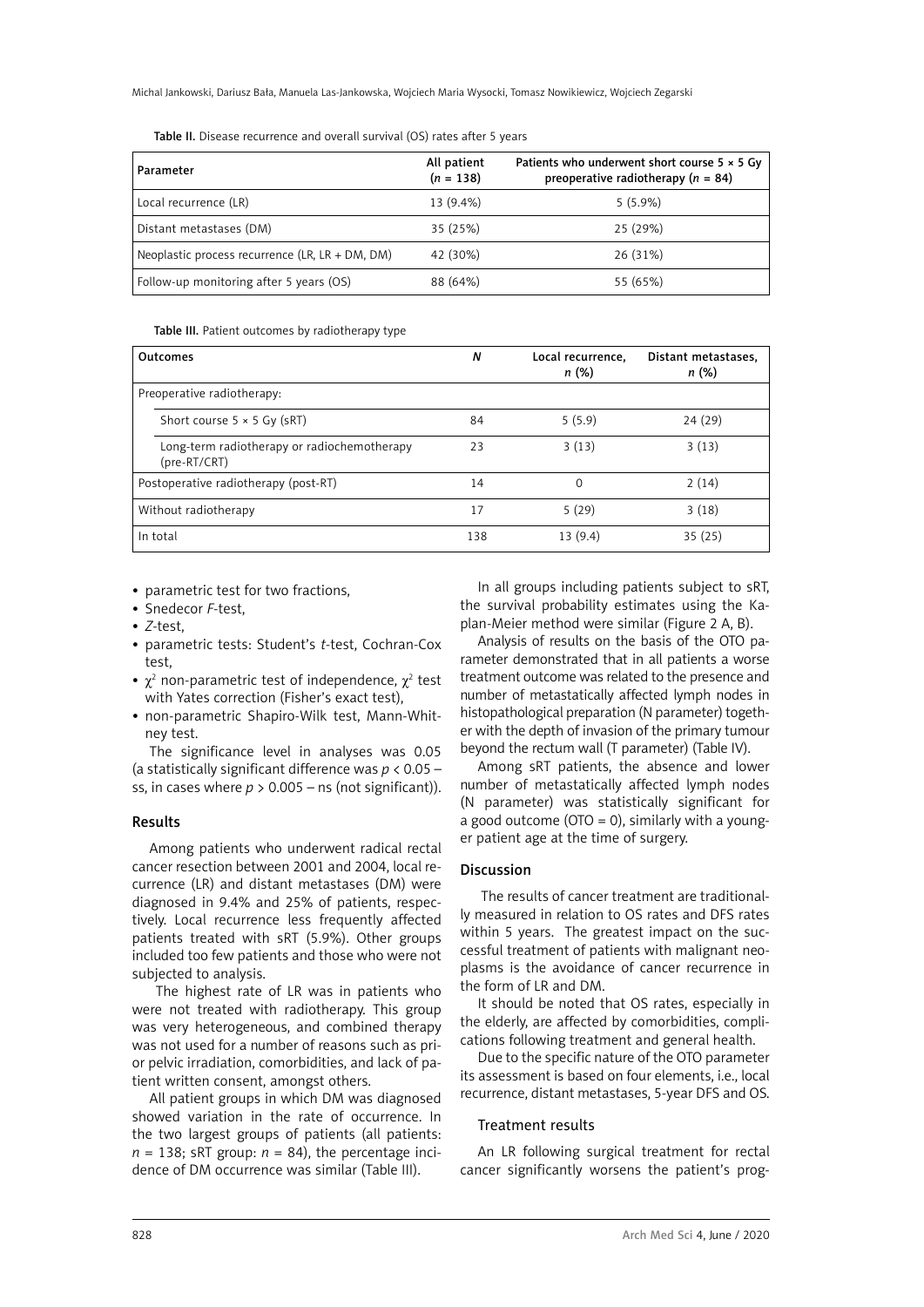

Figure 2. Survival probability estimates according to the Kaplan-Meier method: all patients  $(n = 138,$  black line), patients following sRT (*n* = 84, grey line). A – overall survival rate (OS), B – disease free survival rate (DFS)

nosis [6]. The number of recurrences following resection of colorectal cancer may vary from 3.7% to 50% [7, 8], and their treatment is frequently ineffective [4, 9]. A reduction in the LR rate may be achieved by using a relevant technique of resection of the rectum and pre- or postoperative radiotherapy [10, 11].

Application of appropriate surgical techniques is conditional upon factors such as preserving the radial margin, and resection by TME [12–14].

In the Swedish Rectal Cancer Trial study, owing to the use of pre-sRT, a lower rate of LR (11%) was observed in comparison to patients who solely underwent surgery (27%) [15, 16]. It should be noted, however, that surgical procedures in this study were not standardised, and not all patients underwent TME.

In the Dutch Colorectal Study Group, TME was performed on 1,805 patients with resectable rectal cancer. In patients subject to sRT, 2.4% LR was observed, compared to 8.2% among patients who were subject to non-combination treatment [17].

In our study, LR were found in 13 patients (9.4%). Among patients who were subject to sRT, LR were observed in 5 patients (5.9%), whereas in the group treated with pre RT/CRT, LR was diagnosed in 3 patients (13%), and these rates are similar to the results reported earlier [18, 19].

#### Treatment results – distant metastases

The emergence of DM is the major adverse prognostic factor in patients with malignancies. The development of DM following radical treatment of rectal cancer is observed in 30–60% of patients, with the most common locations being the liver and lungs [20]. The OS rate of these patients is much lower and radical treatment options are limited.

During clinical observations, the prognostic significance of multiple factors in the development

of DM in patients following radical resection of rectal cancer was confirmed, especially in the primary cancer stage [21], but studies are still ongoing [22, 23]. Moreover, the presence of a local recurrence affects the incidence rate of DM [24]. The role played by lymph node condition and the size of the radial margin was also observed [25].

However, large meta-analyses failed to confirm a reduction in the incidence of DM when subjected to radiotherapy [18].

In our study group 35 (25%) patients under observation developed DM, of whom 26 (80%) subsequently died. Among patients who underwent sRT the DM rates were very similar, i.e., 29% and 76%, respectively. These statistics are similar to those reported elsewhere in the literature [2, 3, 5].

#### Overall survival

Recurrence is the major factor affecting longterm survival of patients following the radical treatment of malignant neoplasms. Other factors, discussed in this paper, are also crucial; these are comorbidities, complications during treatment, or the patient's age. Owing to state-of-the-art techniques such as TME, radiotherapy and perioperative care improvement, the rate of 5-year survival for patients with rectal cancer has increased in the last 20 years, from 48% [15] to over 60% [26].

The impact of radiation therapy on survival extension has not been adequately assessed. Previously published results indicate survival extension [15, 18], but also conversely the absence of this correlation [27, 28].

In recent years research studies have been published which demonstrate the improvement in survival rates of patients treated for rectal cancer, which indirectly demonstrates the increasing effectiveness of combined treatment [29–31].

In our study, 64% of patients survived 5 years (OS), with the rate for patient who underwent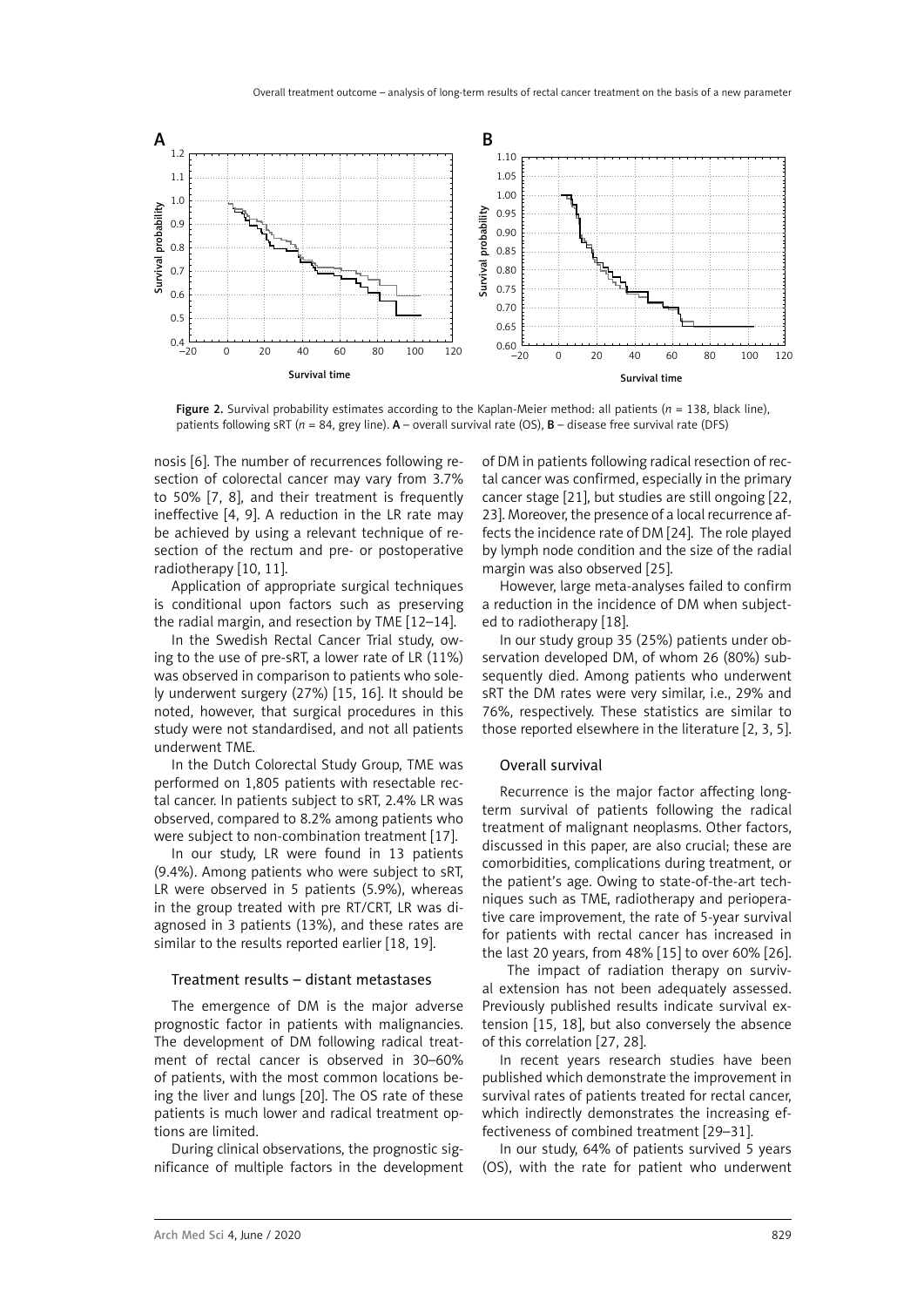Table IV. The impact of selected factors on the overall treatment outcome (OTO)

| Parameter                                              | All patient<br>$(n = 138)$ |            | Patients who underwent short course<br>$5 \times 5$ Gy preoperative radiotherapy<br>$(n = 84)$ |           |                     |         |
|--------------------------------------------------------|----------------------------|------------|------------------------------------------------------------------------------------------------|-----------|---------------------|---------|
|                                                        | $OTO = 0$                  | OTO > 0    | P-value                                                                                        | $OTO = 0$ | OTO > 0             | P-value |
| Age at surgery [years], median (SD)                    | 60.3 (11.4)                | 63.4 (13)  | 0.14                                                                                           | 60.9(9.7) | 65.6(9.5)           | & 0.03  |
| Gender, n (%):                                         |                            |            |                                                                                                |           |                     |         |
| Both                                                   |                            |            | 0.15                                                                                           |           |                     | 0.89    |
| Female                                                 | 31 (40.8)                  | 33 (59.2)  |                                                                                                | 19 (54.8) | 17(47.2)            |         |
| Male                                                   | 45 (60.8)                  | 29 (39.2)  |                                                                                                | 26(52.8)  | 22(45.8)            |         |
| Distance from the pectinate line [cm],<br>median (SD)  | 6.81(4.25)                 | 5.87(4.12) | 0.19                                                                                           | 6.16(4.2) | 5.23(3.73)          | 0.23    |
| Location relative to the peritoneal pouch, $n$ (%):    |                            |            |                                                                                                |           |                     |         |
| Total                                                  |                            |            | 0.39                                                                                           |           |                     | 0.86    |
| Below                                                  | 43 (53.7)                  | 37(46.3)   |                                                                                                | 29 (55.8) | 23 (44.2)           |         |
| Above                                                  | 23(62.2)                   | 14 (37.8)  |                                                                                                | 11(57.9)  | 8(42.1)             |         |
| Type of surgical procedure, $n$ (%):                   |                            |            |                                                                                                |           |                     |         |
| Total                                                  |                            |            | 0.37                                                                                           |           |                     | 0.22    |
| AR                                                     | 42 (58.3)                  | 32 (41.7)  |                                                                                                | 22(47.8)  | 24 (52.2)           |         |
| APR                                                    | 30 (51.6)                  | 30 (48.4)  |                                                                                                | 21(61.8)  | 13 (38.2)           |         |
| Perioperative complications (30 days), $n$ (%):        |                            |            |                                                                                                |           |                     |         |
| Total                                                  |                            |            | 0.61                                                                                           |           |                     | 0.37    |
| Yes                                                    | 15 (60)                    | 10(40)     |                                                                                                | 10(45.4)  | 12 (54.6)           |         |
| No                                                     | 61 (54)                    | 52 (46)    |                                                                                                | 35 (56.4) | 27(43.6)            |         |
| Re-operation, n (%):                                   |                            |            |                                                                                                |           |                     |         |
| Total                                                  |                            |            | 0.94                                                                                           |           |                     | 0.84    |
| Yes                                                    | 6(54.5)                    | 5(45.5)    |                                                                                                | 4(57.1)   | 3(42.9)             |         |
| No                                                     | 70 (55.1)                  | 57 (44.9)  |                                                                                                | 41 (53.2) | 36 (46.7)           |         |
| N parameter according to pTNM classification, $n$ (%): |                            |            |                                                                                                |           |                     |         |
| Total                                                  |                            |            | 0.006                                                                                          |           |                     | < 0.04  |
| N <sub>0</sub>                                         | 42 (64.6)                  | 23 (35.4)  |                                                                                                | 25 (67.6) | 12 (32.4)           |         |
| N1                                                     | 22 (50)                    | 22 (50)    |                                                                                                | 13 (50)   | 13 (50)             |         |
| N <sub>2</sub>                                         | 12 (41.4)                  | 17 (58.6)  |                                                                                                | 7(33.3)   | 14(66.7)            |         |
| N1/N2                                                  |                            |            |                                                                                                |           |                     | 0.022   |
| NO/N2                                                  |                            |            | 0.035                                                                                          |           |                     | 0.01    |
| T parameter according to pTNM classification, $n$ (%): |                            |            |                                                                                                |           |                     |         |
| $T3/T1-2$                                              |                            |            | 0.0701                                                                                         |           |                     | 0.44    |
| $T3 - 4/T1 - 2$                                        |                            |            | 0.0304                                                                                         |           |                     | 0.4     |
| T1                                                     | 3(75)                      | 1(25)      |                                                                                                | 2(100)    | $\mathsf{O}\xspace$ |         |
| T <sub>2</sub>                                         | 37 (63.8)                  | 21 (36.2)  |                                                                                                | 19 (57.6) | 14 (42.4)           |         |
| T <sub>3</sub>                                         | 30 (48.4)                  | 32 (51.6)  |                                                                                                | 21 (51.2) | 20(48.8)            |         |
| T <sub>4</sub>                                         | 3(30)                      | 7(70)      |                                                                                                | 2(28.6)   | 5(71.4)             |         |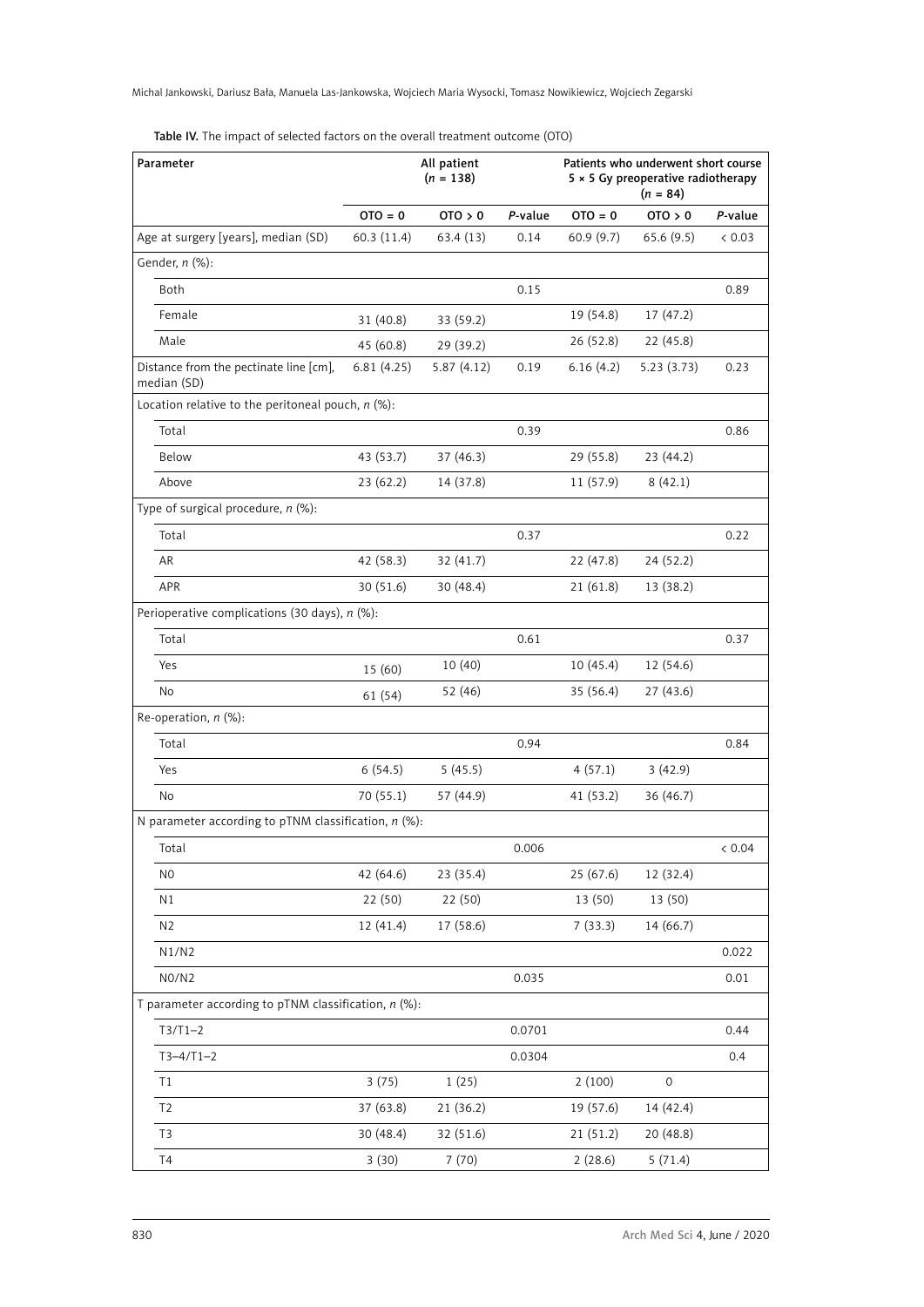| Parameter                                   | All patient<br>$(n = 138)$ |            |         | Patients who underwent short course<br>$5 \times 5$ Gy preoperative radiotherapy<br>$(n = 84)$ |            |          |
|---------------------------------------------|----------------------------|------------|---------|------------------------------------------------------------------------------------------------|------------|----------|
|                                             | $OTO = 0$                  | OTO > 0    | P-value | $OTO = 0$                                                                                      | OTO > 0    | P-value  |
| Cancer stage, $n$ (%):                      |                            |            |         |                                                                                                |            |          |
| 1/111                                       |                            |            | 0.045   |                                                                                                |            | 0.053    |
|                                             | 24(66.7)                   | 12(33.3)   |         | 13 (68.4)                                                                                      | 6(31.6)    | 0.07     |
| $\mathbf{H}$                                | 18(62.1)                   | 11 (37.9)  |         | 12(66.7)                                                                                       | 6(33.3)    |          |
| $\mathbf{H}$                                | 34 (46.6)                  | 39 (53.4)  |         | 20(42.6)                                                                                       | 27(57.4)   |          |
| Number of lymph nodes found,<br>median (SD) | 109 (7.27)                 | 11.1(6.35) | 0.87    | 45 (10.29)                                                                                     | 39 (12.64) | 0.11     |
| Number of lymph nodes involved              | 1.7(2.57)                  | 34 (4.83)  | 0.009   | 45(1.6)                                                                                        | 39 (4.59)  | < 0.0001 |

Table IV. Cont.

sRT being 65%. These results are similar to those found elsewhere in the literature [32–34].

# Disease-free survival

 The use of radiotherapy in rectal cancer treatment reduces the risk of LR improving patients' chance for longer DFS. In the Colorectal Cancer Collaborative Group's meta-analysis, neoadjuvant radiotherapy combined with surgical procedures, when compared to a surgical procedure alone, confirmed its importance in extending cause-specific survival (CSS) [27]. Cammà's meta-analysis yielded similar results [18].

When comparing preoperative and postoperative radiotherapy, it appears that a slightly higher rate of DFS can be achieved in cases of neoadjuvant treatment [19].

In our study, we found a 57% rate for 5-year DFS. In stages I, II, and III (WHO classification), the DFS rates were 70%, 62% and 49%, respectively. Among patients in stages I, II and III, who underwent preoperative radiotherapy, a rate of 57% for 5-year DFS was reported with rates of 74%, 67% and 47%, respectively; these results were slightly better than rates in the study group overall.

# Age

 The influence of age in patients with rectal cancer during treatment is quite frequently discussed in the literature. The risk of developing this cancer increases with age [1], and with the population's rising median age, the occurrence increases accordingly.

Many researchers believe that developing rectal cancer over 80 years of age does not diminish the chances of curing the disease following radical surgery. The overall perioperative mortality rate and 5-year OS rate are lower than in younger patients [35, 36].

Similarly, cancer in patients over 65 years of age does not markedly change the short-term disease prognosis, although in this age group 5-year OS and 5-year DFS rates are lower [37, 38].

In our study, younger age was conducive to a good OTO in patients subject to sRT.

# Metastases to lymph nodes

Metastases to lymph nodes are widely considered to be a poor prognostic factor in malignant neoplasms.

 The presence of metastatically affected lymph nodes is the basis for the differentiation of cancer stages classified as  $NO - N1 - N2$ , depending on the number of lymph nodes involved [39]. According to the WHO classification of colorectal cancer, patients with metastases in regional lymph nodes are classified as having stage III cancer. It is considered that rectal cancer has a greater ability to form metastases in regional lymph nodes than colon cancer [40].

Tang *et al*. reported 538 cases of patients with stage III rectal cancer who underwent surgery between 1980 and 1989. The relative 5-year and 10-year survival rates were 52% and 42%, respectively. They compared the number of metastatically affected lymph nodes and thus determined a statistically significant correlation with relative survival rates [41].

Suzuki *et al*. reported 118 cases of patients with stage III colon cancer. When relating 5-year survival rates to the number of metastatically affected lymph nodes they considered it to be an independent prognostic factor [42].

Our analysis of patients' data showed a statistically significant correlation between the presence and number of metastases relative to regional lymph nodes and treatment outcomes (OTO). This correlation occurred both in the overall group of patients ( $n = 138$ ) and patients undergoing  $5 \times 5$  Gy preoperative radiotherapy ( $n = 84$ ).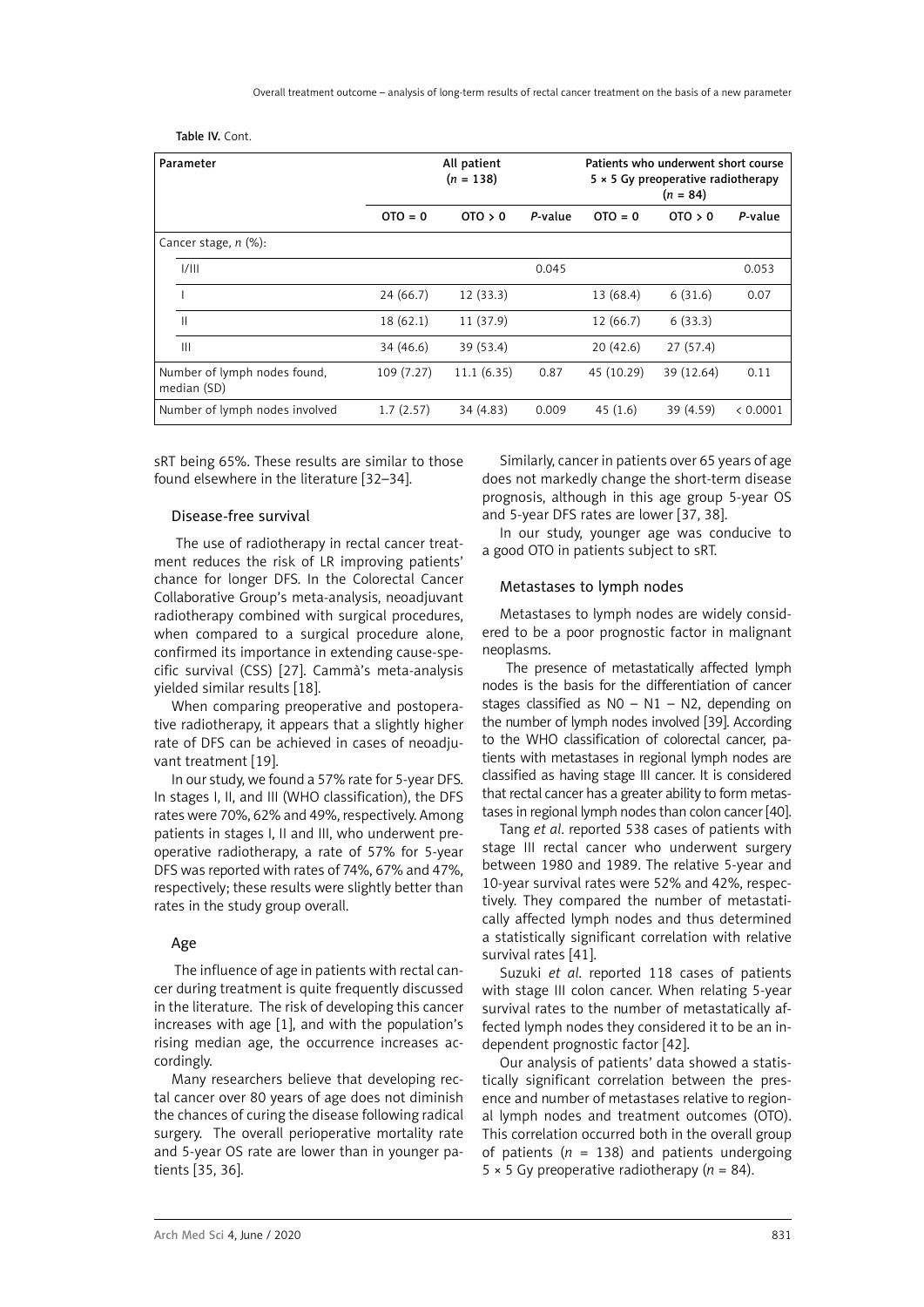## Local staging

Local staging (T parameter in WHO classifications) is a recognised prognostic factor, even though its significance is less than that of the presence of metastases in regional lymph nodes (N).

Yalman *et al*. analysed long-term treatment results in 290 patients with rectal cancer between 1990 and 2005, who underwent postoperative radiotherapy (50.4 Gy). The factors which most significantly influenced OS and DFS were the number of affected lymph nodes (pN) and the depth of invasion of the primary tumour (pT) [43].

In our study group ( $n = 138$ ), local stage (T) was an important factor affecting the OTO parameter. This impact had not been observed in the subgroup of patients following sRT, which may indirectly suggest the importance of this component in the combined treatment.

In conclusion, our analysis of treatment results using the OTO parameter was consistent with those described in the literature [44]. There were statistical correlations with respect to factors such as age, the presence and number of lymph nodes involved, or local staging, and their impact on OTO.

We believe that the OTO parameter is a useful tool for assessing the effectiveness of cancer combined therapy.

Although patient groups cannot be directly compared, attention should be paid to differences manifest in the analysis of OTO. In the group of patients who underwent sRT, an individual's greater age was an unfavourable factor which may indicate a lower tolerance for this kind of treatment as well as increasing the incidence of death from causes other than cancer [26].

In the group of patients who underwent radiotherapy, local stage (T parameter according to TNM) and the number of lymph nodes involved had a smaller, statistically insignificant impact on the OTO; this implicitly proves the local effectiveness of this form of treatment.

 The introduction of this new OTO parameter allows fast analysis and comparison of treatment results. This approach may prove essential both in searching for prognostic factors and in finding homogeneous groups with similar prognoses, with an overall aim of defining predictive factors.

## Conflict of interest

The authors declare no conflict of interest.

References

- 1. U.S. National Cancer Institute Surveillance, Epidemiology and End Results (SEER) Program. U. S. National Cancer Institute. Available at: http://www.seer.cancer. gov/ [Accessed: 14.08.2017].
- 2. Iversen LH, Green A, Ingeholm P, Østerlind K, Gögenur I. Improved survival of colorectal cancer in Denmark

during 2001-2012 – the efforts of several national initiatives. Acta Oncol 2016; 9: 1-14.

- 3. Elferink MA, Krijnen P, Routers MW, et al. Variation in treatment and outcome of patients with rectal cancer by region, hospital type and volume in the Netherlands. Eur J Surg Oncol 2010; 36 (Suppl): S74-82.
- 4. Morris EJ, Sandin F, Lambert PC, et al. A population-based comparison of the survival of patients with colorectal cancer in England, Norway and Sweden between 1996 and 2004. Gut 2011; 60: 1087-93.
- 5. Tiefenthal M, Nilsson PJ, Johansson R, Glimelius B, Påhlman L. The effects of short-course preoperative irradiation on local recurrence rate and survival in rectal cancer: a population-based nationwide study. Dis Colon Rectum 2011; 54: 672-80.
- 6. Pollett WG, Nicholls RI. The relationship between the extent of distal clearance and survival and local recurrence rates after curative anterior resection for carcinoma of the rectum. Ann Surg 1983; 198: 159-63.
- 7. Eu KW, Seow-Choen F, Ho JM, Ho YH, Leong PK. Local recurrence following rectal resection for cancer. J R Coll Surg Edinb 1998; 43: 393-6.
- 8. Killingback M, Barron P, Dent OF. Local recurrence after curative resection of cancer of the rectum without total mesorectal excision. Dis Colon Rectum 2001; 44: 473-83.
- 9. Cohen AM, Minsky BD. Aggressive surgical management of locally advanced primary and recurrent rectal cancer. Dis Colon Rectum 1990; 33: 432-8.
- 10. Inoue Y, Kusunoki M. Resection of rectal cancer: a historical review. Surg Today 2010; 40: 501-6.
- 11. Rutkowski A, Nowacki MP, Chwalinski M, et al. Acceptance of a 5-mm distal bowel resection margin for rectal cancer: is it safe? Colorectal Dis 2012; 14: 71-8.
- 12. Heald RJ, Ryall RDH. Recurrence and survival after total mesorectal excision for rectal cancer. Lancet 1986; 1: 1479-82.
- 13. Heald RJ, Karanjia ND. Results of radical surgery for rectal cancer. World J Surg 1992; 16: 848-57.
- 14. Bębenek M, Tupikowski W, Cisarż K, et al. Preoperative treatment does not improve the therapeutic results of abdominosacral amputation of the rectum. World J Surg 2012; 36: 1686-92.
- 15. Swedish Rectal Cancer Trial, Cedermark B, Dahlberg M, Glimelius B, Påhlman L, Rutqvist LE, Wilking N. Improved survival with preoperative radiotherapy in resectable rectal cancer. N Engl J Med 1997; 336: 980-7.
- 16. Initial report from a Swedish multicentre study examining the role of preoperative irradiation in the treatment of patients with resectable rectal carcinoma. Swedish Rectal Cancer Trial. Br J Surg 1993; 80: 1333-6.
- 17. Kapiteijn E, Marijnen CA, Nagtegaal ID, et al.; Dutch Colorectal Cancer Group. Preoperative radiotherapy combined with total mesorectal excision for resectable rectal cancer. N Engl J Med 2001; 345: 638-46.
- 18. Cammà C, Giunta M, Fiorica F, Pagliaro L, Craxì A, Cottone M. Preoperative radiotherapy for resectable rectal cancer: a meta-analysis. JAMA 2000; 284: 1008-15.
- 19. Sebag-Montefiore D, Stephens JR, Steele R, et al. Preoperative radiotherapy versus selective postoperative chemoradiotherapy in patients with rectal cancer (MRC CR07 and NCIC-CTG C016): a multicentre, randomised trial. Lancet 2009; 373: 811-20.
- 20. Van Cutsem E, Nordlinger B, Adam R, et al. Towards a pan-European consensus on the treatment of patients with colorectal liver metastases. Eur J Cancer 2006; 42: 2212-21.